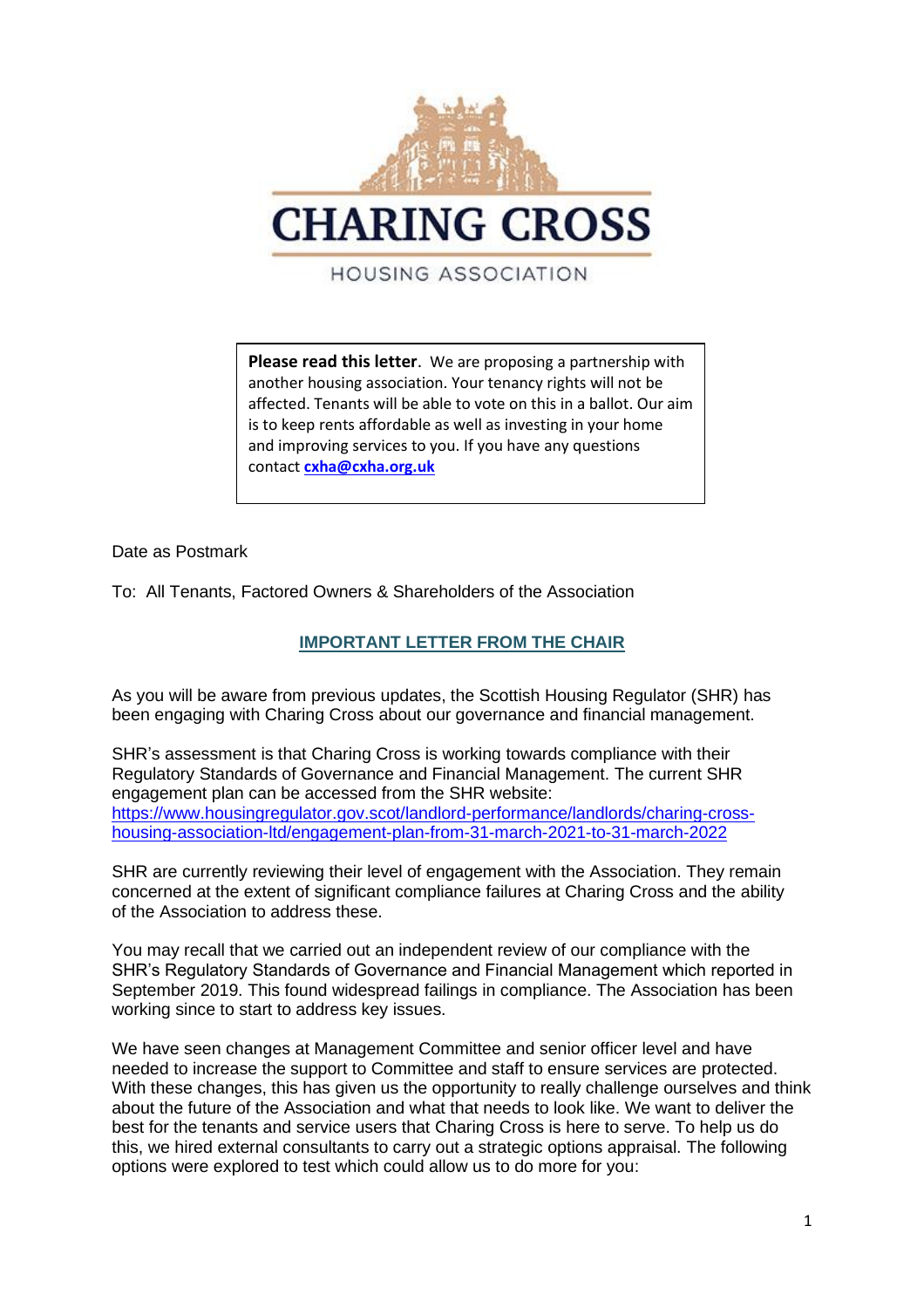- 1. Staying independent and addressing the range of compliance failings and shortcomings in our services.
- 2. Staying independent but sharing/ buying services from another housing association to help us.
- 3. Formally joining another housing association as its subsidiary.
- 4. Transferring our business into a larger housing association (known as a transfer of engagements).

These 4 options were fully tested, and views were sought from tenants, service users, staff, and key stakeholders. After detailed consideration and assessment, the recommendation that was agreed by the Management Committee at its meeting in June 2021 was to seek a strategic partnership with another larger housing association.

The Management Committee agreed not to be prescriptive as to the form the partnership would take (i.e., constitutional partnership or transfer of engagements). Rather, we are keen to hear the views of bidders and to test their proposals overall in terms of what will deliver most, in the best interest of tenants and service users.

In reaching this decision, I would highlight that all Committee Members had the best interest of our current and future tenants at the forefront of our minds. We want to ensure that our long-term financial plans support investing and adding value to our homes. We also want to be able to provide good quality, modern services to you. We were confident that the decision to move forward with a partnership would allow us to do these things and will also lead to improved outcomes for tenants, while safeguarding the local, community focused, and personalised services that our customers and our staff team value.

We now have a lot of hard work ahead over the coming months to advertise for, and hopefully appoint a preferred partner. Interest will be restricted to other registered housing associations as they are regulated by the SHR. Interested parties must also be a charity, regulated by the Office of the Scottish Charity Regulator (OSCR).

We will seek a strong, well performing partner, with an operating presence in the Glasgow area, and with the capability to deliver what Charing Cross needs. We will make clear all the priorities that we want to address through a partnership, based on what tenants have told us matter to them most. From feedback and the recent consultation with you, early priorities that we have identified are:

- $\checkmark$  Ensure rents remain affordable.
- $\checkmark$  Ensure service charges are clear and transparent and contractors are managed to deliver good services.
- $\checkmark$  Accelerate and improve the investment programme to deliver much needed catch up work in our homes.
- $\checkmark$  Improve the management and physical condition of the external environment.
- $\checkmark$  Ensure a strong and positive culture focused on customer excellence.
- $\checkmark$  Greater access to staff and services at a time, place, and manner to suit the needs of tenants and factored owners.
- $\checkmark$  Provide a quality factoring service that demonstrates value for money.
- $\checkmark$  Offer a range of wider action activity to help support tenants to improve life opportunities and to meet their changing needs.

We will keep tenants and service users fully informed on the outcome of this process and who we hopefully identify as our preferred partner.